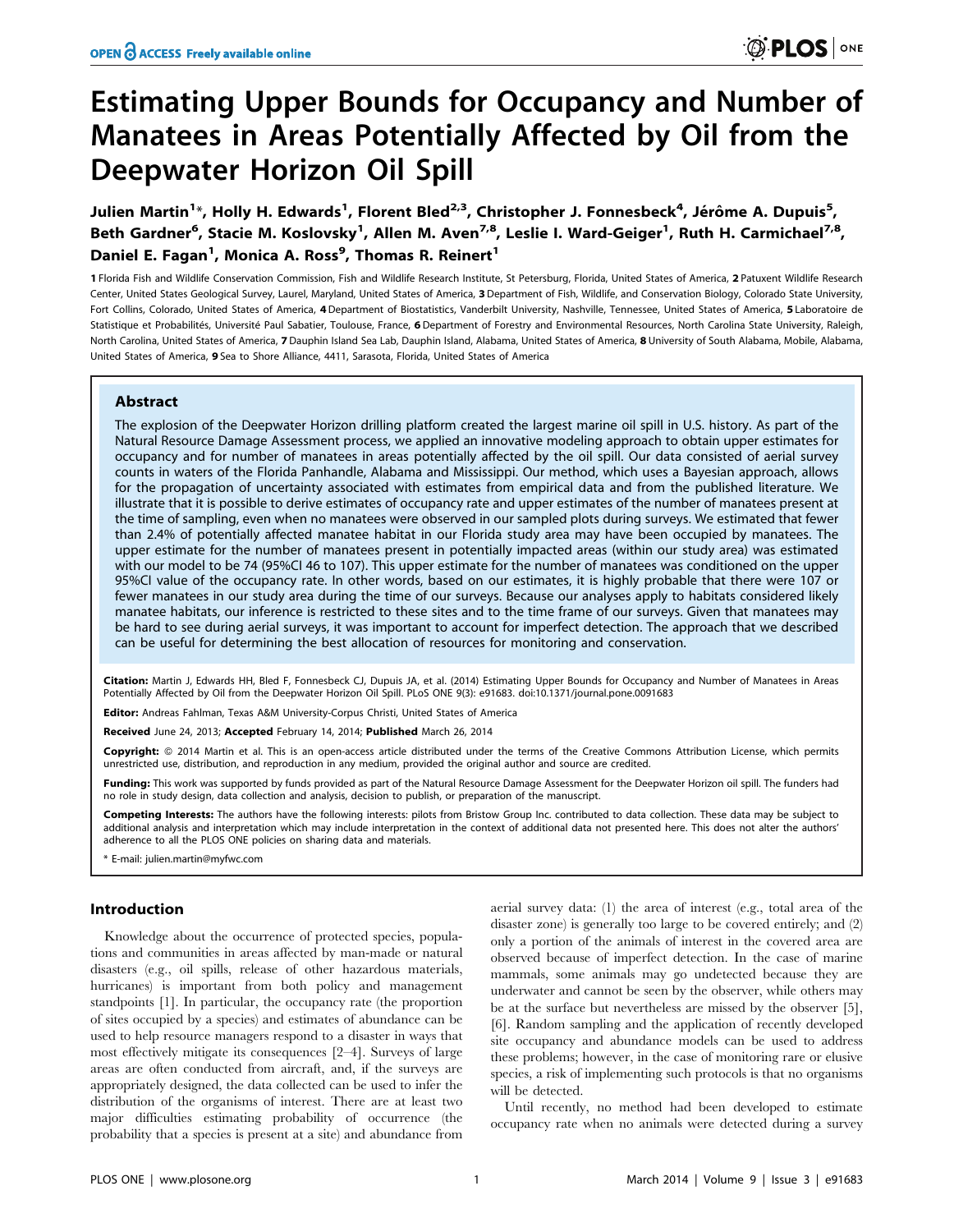[3], [7]. Thus, many managers and policy makers tasked with assessing damage in disaster impacted areas resort to exhaustive searching in an attempt to cover as much area as possible, sometimes without following a statistically rigorous sampling design. In most situations, exhaustive searching is infeasible, and target species can easily be missed [5], [6], [8]. A recently developed statistical approach, however, can be used to estimate the probability of occurrence and occupancy rates of rare or elusive species, even when no organisms are detected during a dedicated survey, as long as some prior information on the presence of the species in the area of study is available [3]. This approach can help resource managers improve the survey protocols they use to respond to disasters. Here, we applied this new methodology to estimate occupancy rate of Florida manatees (Trichechus manatus latirostris) in the areas of Florida, Mississippi and Alabama affected by the Deepwater Horizon Gulf of Mexico oil spill. The conditional occupancy estimator, in combination with the use of prior information on detection probability, allowed us to estimate the occupancy rate of manatees, although no manatees were observed in our sampled areas. We extended this approach to derive an upper estimate for the number of manatees potentially present in the area impacted by oil at the time of our surveys.

In the context of scenario planning [1], estimates of potential damage are often needed, even when information available to the policy makers is incomplete or missing. The Bayesian approach that we have developed can be used to derive useful estimates by combining and borrowing information from different data sources (e.g., empirical information from the study area, relevant information from contiguous sites and from the published literature). This information is relevant to conservation and should be useful for planning wildlife monitoring of rare or elusive species.

The explosion of British Petroleum's Deepwater Horizon MC252 offshore drilling platform (April 2010) in the Gulf of Mexico created the largest marine oil spill in U.S. history. Over 84 days, the damaged well discharged an estimated  $7 \times 10^5$  m<sup>3</sup> of crude oil [9] into the Gulf of Mexico impacting marine and coastal habitats in Louisiana, Mississippi, Alabama and Florida that are used by many species of plants, birds, reptiles and mammals [10], including the Florida manatee Trichechus manatus latirostris, which is listed as endangered by the U.S. Fish and Wildlife Service (FWS) [11]. Florida manatees are large herbivorous aquatic mammals, most commonly found in fresh and brackish rivers, bays, and estuaries in the subtropical regions of Florida and the southeastern United States. Although most of the Florida manatee population is found in peninsular Florida, manatees have also been reported to seasonally occupy Louisiana, Mississippi, Alabama and the Florida Panhandle in habitats reported to have been affected by the Deepwater Horizon oil spill [12],[13]. The U.S. Congress established the Natural Resource Damage Assessment (NRDA) provisions of the Oil Pollution Act to respond to oil spills and allow restoration of injured or destroyed natural resources [1]. Our investigation was conducted as part of the NRDA process to examine the potential for impact to manatees from the Deep Water Horizon oil spill.

To document the presence and numbers of manatees in areas affected by oil, we developed a random sampling aerial survey design that could be used for estimating abundance of aquatic mammals. Our survey design was based on long-established, fundamental survey design principles and innovative modeling techniques [2], [8], [14]. As demonstrated here, this design can provide useful results even in instances when no animals are observed in sampled plots during the surveys. Manatees can be exposed to oil in many different ways, for instance through their skin, gastrointestinal, or respiratory tracts. In fact, exposure to toxic compounds could occur even after the well was capped (e.g., through ingestion, or respiration of fumes). We did not attempt to quantify the magnitude of the impact or exposure; instead, our aim was to obtain an upper estimate for the number of manatees that may have been present in suitable manatee habitats potentially impacted by oil exposure during our surveys.

#### Materials and Methods

## Study Area and Sampling in Areas Impacted by the Oil Spill in 2010

We conducted aerial surveys between September 12–16, 2010 to estimate manatee occupancy in the coastal regions of Mississippi, Alabama and the Florida Panhandle (hereafter referred as regions). Alabama and Mississippi were surveyed between September 12–13, and Florida between September 14– 16. Work on this project was conducted under USFWS research permit #MA773494-10. The survey included areas that were reported to have been potentially impacted by the Deepwater Horizon oil spill. Sampled plots considered in this study included only areas that were deemed likely manatee habitats (based on bathymetry of less than 3.7 m and the presence of seagrass). The study area (total potential manatee habitat) was divided into 1,778 plots (each  $\sim$  1.3 km<sup>2</sup>, Fig. 1). The total number of plots per region (T, for Florida, Alabama and Mississippi) was 1,006 for Florida (13% of the total number of sites in Florida were surveyed, see Table 1), 400 for Alabama (10% were surveyed) and 372 for Mississippi (10% were surveyed) (Table 1). In each state or region,  $J$  plots were randomly selected for sampling (Table 1, Fig. 1). Manatees were counted during two consecutive helicopter surveys at each plot (using the same survey protocols for altitude [750 ft] and speed [80 kts] that are commonly used for fix-winged aircraft); each survey of a plot took approximately 2 minutes. Each helicopter included two observers and a pilot. Although no manatees were sighted during the on-effort portions of the survey, manatees were known to be present on or within a few days of the oil spill surveys based on telemetry records from one GPS-tagged animal, one off-survey aerial sighting of seven animals, and three citizen-reported sightings verify the presence of manatees within unsurveyed plots on the day of the survey in Alabama. In addition, one GPS-tagged animal occupied a surveyed plot on the survey day, but not at the same time the plot was surveyed and one manatee was sighted in Mississippi on September 14, and another was seen in Florida on September 15 in an unsurveyed plot. (Pers. Comm. R. Carmichael, K. Rigney).

#### Study Area and Sampling in West Florida in 2011

To estimate detection probabilities and derive an upper estimate of the number of manatees in Florida, we used an additional set of surveys (see section titled: ''Estimation of Detection Probability''). We used a similar survey method as the one described above, except that the surveys were conducted from February 28 to March 21, 2011. Estuaries, rivers, creeks and coastlines from 26 counties (from Escambia to Monroe) on the west coast of Florida were surveyed with fixed-wing aircraft. Each plane included two observers and a pilot.

#### Statistical Analyses

Occupancy Rate in Areas Impacted by the Oil Spill. We applied a model that was described by Dupuis et al [3] (hereafter referred as Dupuis's model) to estimate the occupancy rate of manatees in each region  $(\gamma)$ :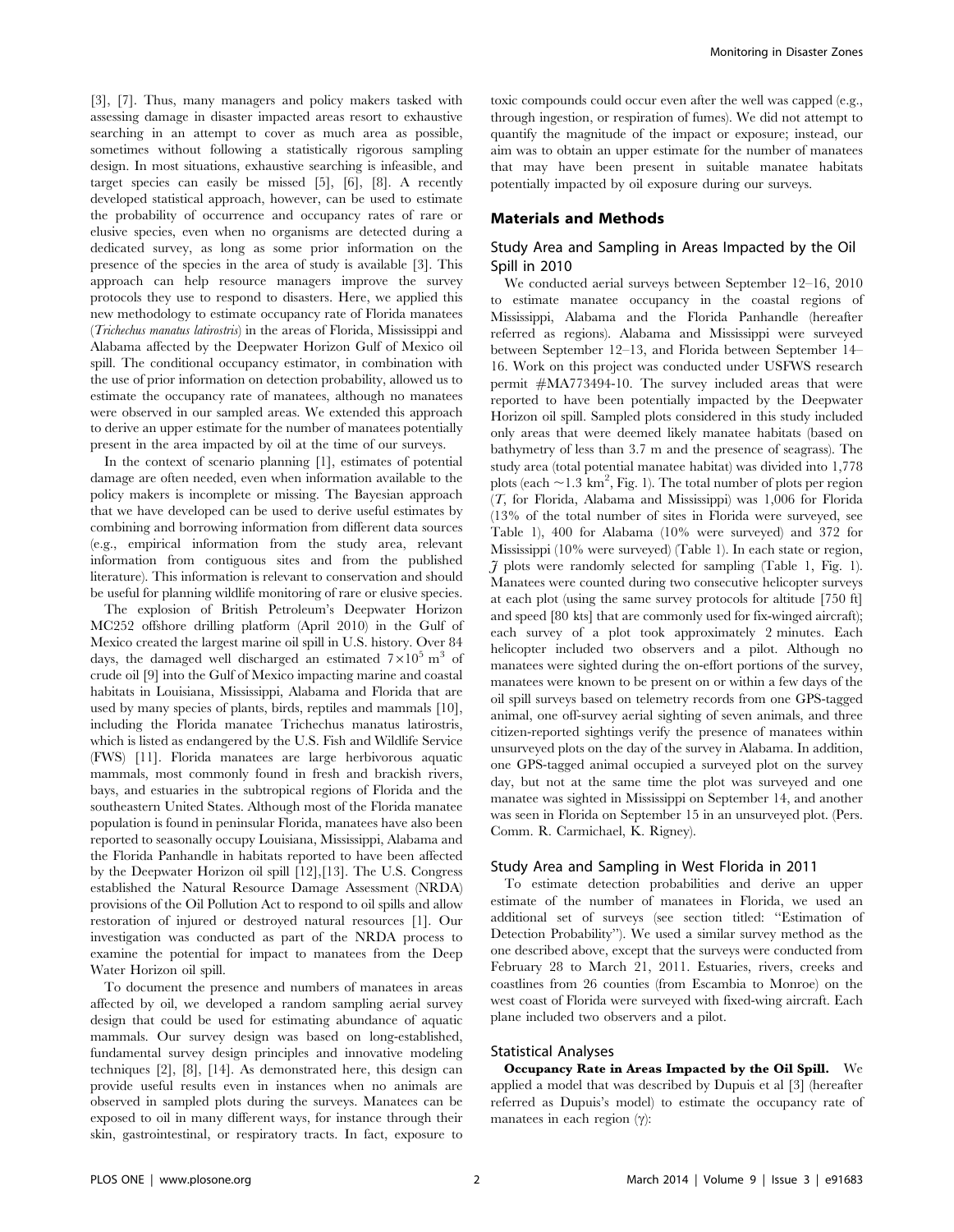

Figure 1. Areas surveyed in helicopters to obtain the upper estimate of the number of manatees in areas potentially affected by the Deepwater Horizon oil spill.

doi:10.1371/journal.pone.0091683.g001

$$
\gamma = \frac{1}{J} \sum_{j} z_j \tag{1}
$$

where  $z_j$  is the indicator of the presence of manatees in plot  $j (z_j = 1)$ if at least one manatee is present in plot  $j$ ; and 0 otherwise). Therefore, the occupancy rate  $(\gamma)$  can be interpreted as the proportion of sites occupied by manatees. The estimation of the occupancy rate is conditioned on the presence of the species of

**Table 1.** Estimates of occupancy rate  $(\gamma)$  of manatees in three regions (Florida, Alabama and Mississippi) that were affected by the Deepwater Horizon oil spill.

|             | Florida                                                                 | Alabama | <b>Mississippi</b> |
|-------------|-------------------------------------------------------------------------|---------|--------------------|
| Sampled (J) | 133                                                                     | 40      | 37                 |
| Total $(T)$ | 1006                                                                    | 400     | 372                |
|             | Occupancy (γ) 0.005 [0.001-0.024] 0.025 [0.003-0.08] 0.027 [0.003-0.08] |         |                    |

The number of sampled plots (J) and the total number of plots for each region are also reported  $(\vec{T})$ .

doi:10.1371/journal.pone.0091683.t001

interest, information which can be obtained from auxiliary sources (see justification for assumed presence of manatees in regions in the section ''Study Area and Sampling in Areas Impacted by the Oil Spill''). This conditioning allows us to obtain an estimate of occupancy rates even in the case that no detection occurred during the sampling period of the survey. To obtain unbiased estimates of occupancy, it is important to account for probability of detection  $q$ , where  $q$  is the probability of detecting at least one manatee at a sampled plot given that it was present. For a detailed description of the likelihood functions used in Dupuis's model, see [3]. We estimated q with the method described below and used the estimate of  $q$  as an informative prior in Dupuis's model.

Estimation of Detection Probability. Because no manatees were detected in the sampled plots in the areas impacted by the oil spill, it was not reasonable to estimate  $q$  directly in the sampled areas. Therefore, we applied a Bayesian formulation of occupancy models to estimate  $q$  from data that were available for the west coast of Florida in 2011 (see ''Study Area and Sampling in West Florida in 2011''). In this model, we assumed that detection data for each plot  $j$  during the survey  $t$  followed a Bernoulli distribution:

$$
y_{jt} \sim \text{Bernoulli}(z_{jt} \, q_{jt}) \tag{2}
$$

where  $z_{jt}$  is the state of occupancy in plot *j* during survey t and  $q_{it}$  is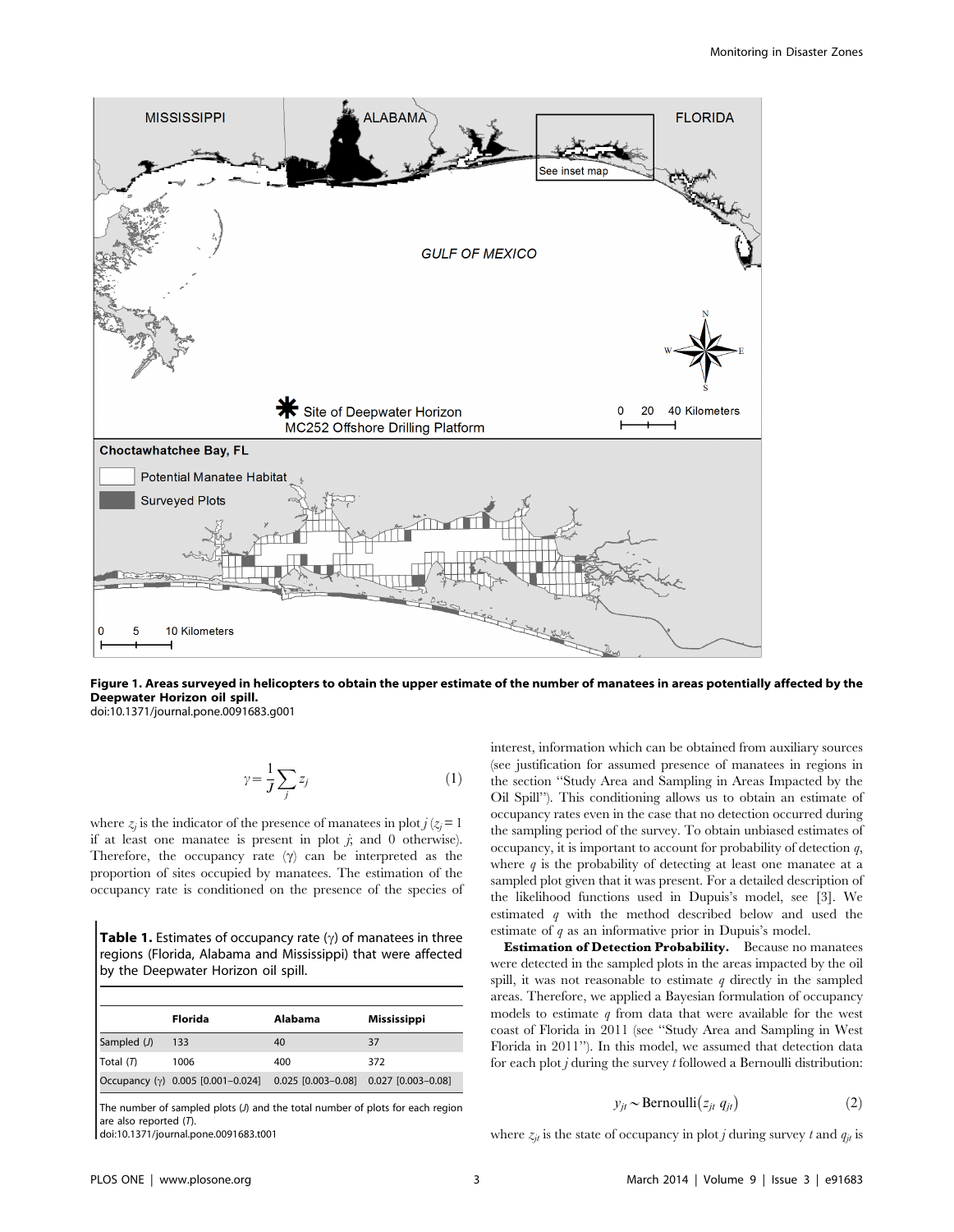the detection probability of the manatee in this plot during this survey. We defined the occupancy state as  $z_{it}$  Bernoulli ( $\varphi_{it}$ ), where  $\varphi_{it}$  is the occurrence probability (i.e., the probability that site j is occupied by at least one animal [2]). Parameters  $\varphi_{it}$  and  $q_{it}$  can be modeled as a function of covariates using a logit link:

$$
logit(\varphi_{jt}) = \alpha_0 + \alpha_1 \times \text{strata}_j \tag{3}
$$

$$
logit(q_{jt}) = \beta_0 + \beta_1 \times visibility_j
$$
 (4)

where the strata covariate could take the values 1 or 0; 1 for plots in which manatees were expected to have a lower probability of presence (because of habitat features), and 0 in plots with more desirable habitat features for manatees. Visibility was also a binary variable with 0 meaning high visibility and 1 meaning poor visibility.

To estimate detection probabilities, we used equations 2, 3, and 4 with coefficients estimated from west Florida to predict  $q_{it}$  for each site, and then compute the mean  $q_{jt}$  for each region (Florida, Alabama, and Mississippi). This approach allowed us to account for region specific detection probabilities, which varied among regions because of visibility. The detection/non detection data (eqn 2) included the observations of both observers; in other words, the data were pooled across observers within each survey. For instance, a plot was considered occupied if at least one manatee was reported at a plot by at least one of the two observers

Upper Estimate for the Number of Manatees. derived an upper estimate for the number of manatees  $(\hat{N}_{upper})$ in Florida with the equation below:

$$
\hat{N}_{upper} = \sum_{j=1}^{k} \hat{N}_j
$$
\n(5)

 $N_i$  is the abundance at each occupied site j. k was set to the upper 95%CI of the number of sites occupied and was derived from estimates obtained from Dupuis's model [3] (see eqn 7).

To derive the upper estimate for the number of manatees,  $N_{upper}$ , we assumed that the number of manatees at each site j followed a Poisson distribution:

$$
N_j \sim \text{Poisson}(\lambda_j) \tag{6}
$$

 $k$  was set to the upper 95%CI of the number of sites occupied derived from Dupuis's model:

$$
k = \gamma_{95U} T \tag{7}
$$

 $\gamma_{95U}$  corresponds to the upper 95%CI of the occupancy rate estimated by Dupuis's method [3], and  $T$  is the total number of sites in the region of interest. In Equation 6,  $\lambda_j$  corresponds to the mean number of manatees in an occupied site.  $\lambda_i$  was estimated with a zero-truncated beta-binomial mixture model described in detail by [8], in which abundance per occupied site followed a zero-truncated Poisson distribution, and the observed counts  $C_{it}$ followed a beta-binomial distribution:

$$
C_{jt} \sim \text{binomial}(N_j, p_{jt})
$$
 (8)

where  $p_{it}$  beta( $\alpha$ ,  $\beta$ ). The count  $C_{it}$  was obtained from the primary

observers (usually the more experienced observer), at sites adjacent to the areas potentially affected by the oil spill in Florida. For this purpose, we used counts obtained between Franklin County and Pasco County located on the west coast of Florida (see ''Study Area and Sampling in West Florida''). This approach accounts for sources of heterogeneity or non-independence in detection probabilities [8]. Ideally, we would have estimated  $p_{it}$  using the repeated counts from the adjacent area, but the data were too sparse for the model to return estimates of  $p_{jt}$ . Thus, we used the values of  $\alpha$  and  $\beta$  based on the study published by Martin et al. [8]. The derived estimate of  $p_{jt}$  was 0.56, which appeared reasonable for the present problem and represented the best available published scientific information. This estimate of  $N_{\text{unner}}$  was conditioned on the upper 95%CI value of the occupancy rate. We only computed  $\hat{N}_{\text{upper}}$  for Florida because the count data in the area adjacent to the zone potentially impacted by the oil spill were in Florida, and we did not think that these data were as representative of Alabama and Mississippi. Nevertheless, we computed estimates of occupancy rates for Alabama and Mississippi because they provide new information about the occupancy in these states.

Estimation Methods and Software. We fitted N-mixture and occupancy models using the Bayesian approach and Markov chain Monte Carlo (MCMC) simulation methods with program WinBUGS 1.4 [15]. We ran three chains with initial values picked randomly from their priors for each parameter. We assessed the chains' convergence to their stationary distributions using the Brooks-Gelman-Rubin diagnostic [16]. Dupuis's model was fitted using a Bayesian approach and Markov chain Monte Carlo (MCMC) simulation methods to estimate the occupancy rate  $\gamma_r$ , using the MatLab codes provided in Bled et al. [7]. For the sake of our analysis, the most relevant parameter was the 95% upper credible interval of  $\gamma_n$ , which can be viewed as the upper limit of proportion of sites occupied with a probability of 0.95.

#### Results

The Bayesian estimate of the occupancy rate for Florida was 0.005, ranging from 0.001 to 0.024 with a probability of 0.95. Results for the other states (Alabama and Mississippi) are presented in Table 1. When no animals are observed in the sampled plots, this approach is useful in identifying the upper bound of the proportion of sites the species occupied. In the case of Florida, the 95% credible interval indicates we are confident with a high probability that fewer than 2.4% of the sites that include manatee habitat could have at least one manatee in them. Thus, probably fewer than 24 plots  $(k\sim 0.024 \times 1006)$ , see eqn 7, where  $\gamma_{95U} = 0.024$ , and  $T = 1006$  in Florida) are expected to be occupied in Florida.

Because we used a conditional occupancy approach, we assumed that at least one manatee was present in each region, which is why the lower bounds of the 95%CI remain greater than 0. The upper 95%CI for Alabama and Mississippi were greater than for Florida, not because occupancy was necessarily greater but simply because a smaller number and proportion of plots were surveyed in Alabama and Mississippi. This point emphasizes the importance of interpreting the 95%CI of the occupancy rate with caution, because as the proportion of sites surveyed increases, the precision of the estimate also increases. Although occupancy rate is a useful and increasingly used parameter in wildlife studies, in our case, an upper estimate of the number of animals,  $\hat{N}_{upper}$ , was desirable for evaluating the potential impact of the oil spill on manatees. To derive an upper estimate for the number of manatees present in the areas affected by the oil spill in Florida, we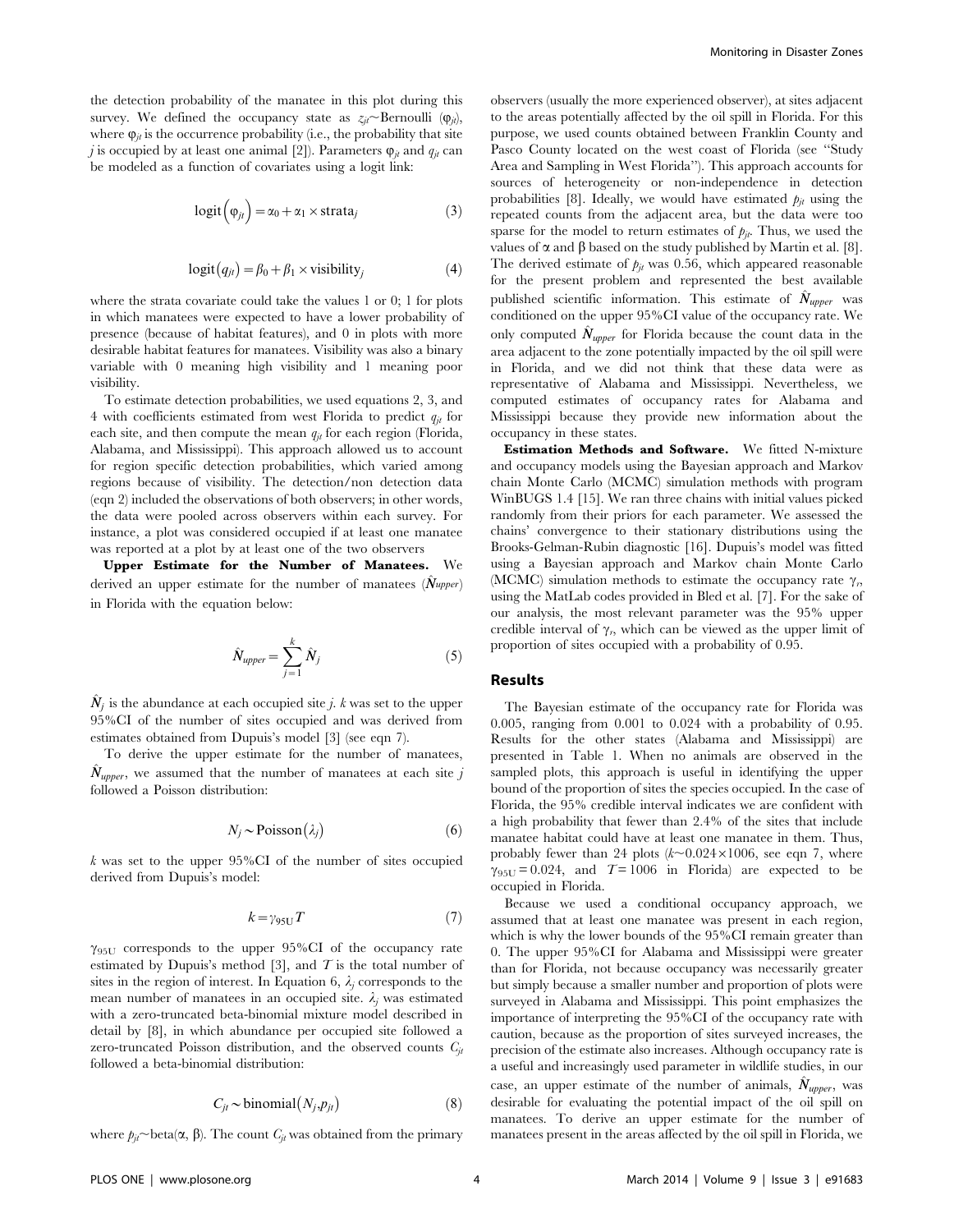used estimates of manatee abundance per plot from data collected in habitats that were similar (e.g., in terms of bathymetry and distance to seagrass beds) and adjacent to the areas impacted by the oil spill (see Methods for details about the model used to derive the estimate). The posterior mean of  $\hat{N}_{upper}$  was 74 manatees, with a 95% interval of 46 to 107 (Fig. 2). This estimate of  $\hat{N}_{upper}$  was conditioned on the upper 95%CI value of the occupancy rate. The variation in the estimate of maximum abundance reflects the uncertainty about the abundance per occupied plots and accounts for imperfect detection associated with our counts of manatees in the sites adjacent to the areas potentially impacted by the oil spill in Florida. The lower 95%CI is greater than 0 because  $\hat{N}_{\text{upper}}$  is an upper estimate for the number of manatees (furthermore, we are also assuming that at least one manatee is present in each of the states considered); in our case, the estimator uses the upper value of the 95%CI of the occupancy rate, i.e., 0.024 for Florida. Nevertheless, our results are not necessarily inconsistent with the hypothesis that there were no additional manatees to the ones that were reported or assumed to be there at the time of the surveys.

#### **Discussion**

Our analyses were motivated by the NRDA process to investigate the potential for impact to manatees from the Deepwater Horizon oil spill [1]. We estimated that fewer than 2.4% of manatee habitats in our area of inference in Florida may have been potentially occupied by manatees (Fig. 1). We also estimated that 107 or fewer live manatees may have been present in that same area in Florida (Fig. 1) during the time of our surveys, which were conducted after the oil spill. Our analyses represent a snapshot of the conditions present during the time the surveys were conducted. We computed the upper estimate for the number of manatees for Florida only, because the count data were collected in Florida, adjacent to the zone potentially impacted by the oil spill, and we did not think that these data were as representative of Alabama and Mississippi. On the other hand, because, we used the same visibility criteria for each surveyed plot, we believe the detection probability that we used is reasonably representative of the areas considered.

A few issues are worth pointing out. Although, our upper estimate for the number of manatees potentially present appears



Figure 2. Posterior distribution of the upper estimate for the number of manatees in Florida ( $\hat{N}_{upper}$ ) in manatee habitats potentially affected by the Deepwater Horizon oil spill during the surveys.

doi:10.1371/journal.pone.0091683.g002

reasonable, this estimate is tied to the time and area of inference. In our case, we obtained an estimate that represents a snapshot of the situation, post oil spill. Because we restricted our analyses to habitats considered likely manatee habitats (based on a bathymetry of less than 3.7 m and the presence of seagrass), our inference is also restricted to these sites. We do not claim that our estimates should be interpreted as the maximum number of manatees potentially affected by the oil spill (as noted above these estimates are tied to the time and area of inference); instead, our estimates reflect the upper bound of the number of manatees that may have been present at the time of the survey and in the surveyed areas. Additionally, this estimate does not account for manatees that could potentially have died from the spill. Another issue not addressed by our study is the possibility that manatees potentially affected by the oil spill could have left the area before our surveys. Of course, the surveys could be adapted to adjust the temporal scale of inference. Obviously borrowing information from contiguous sites (e.g., average number of animals per occupied plot) is less desirable than using direct information from the sites of interest. However, one key point of our work is to show that it is possible to extract useful information from wildlife surveys, even if no animals have been observed in sampled areas, as opposed to simply resorting to guess work or resigning ourselves to complete ignorance. Indeed, in many situations in which decisions have to be made, managers and biologists often resort to ''best guesses'' or intuition. Here, we provide a methodology to improve ''best guess'' estimates (e.g., solely based on expert opinions) by synthesizing the best information available from aerial surveys (empirical or published) into a Bayesian analysis.

Finally, if no manatees are observed, as the number of sampled plots increases, the estimate of occupancy rate should tend toward  $1/T$  (it is 1 over T because the model assumes that at least one manatee is present in the study area. Note that the values of lower 95%CI in Table 1 are close to  $1/T$ ). In addition, the precision of the estimate also increases with the number of plots sampled. For instance, the upper 95%CI for the occupancy rate in Alabama was greater than the estimate in Florida, not necessarily because of a difference in occupancy, but simply because a larger proportion of plots were surveyed in Florida. Thus, if the number of plots surveyed was higher in Alabama but no manatees were observed in these additional surveyed plots, the upper 95%CI would go down for Alabama. Similarly, if we had increased the number of surveyed plots in Florida but no manatees were observed in the sampled plots, both the upper 95%CI for the occupancy rate and the derived estimate  $\hat{N}_{upper}$  would go down. This makes logical sense, as we increase the proportion of sites surveyed and no animals are observed, we are gaining more confidence that fewer sites are occupied. As a consequence, everything else being equal, the derived upper estimate for the number of manatees potentially present would also go down. Note that if animals are observed in the sampled plots, then traditional occupancy models and Nmixture models can then be applied to obtain estimates of occupancy and abundance.

One application of our approach is that it can be used for contingency planning for potential rescues of animals impacted by a catastrophe or to gauge the potential for future impacts to a population. In other words, by obtaining an estimate of the maximum number of animals potentially present in a disaster zone, policy makers can better allocate resources necessary for responding to the catastrophe. Additionally, we recommend this as a decision support tool for wildlife monitoring of abundance or occupancy. For instance, if a pilot study indicates that the maximum number of animals potentially present in a large area represents a negligible fraction of the overall population, biologists